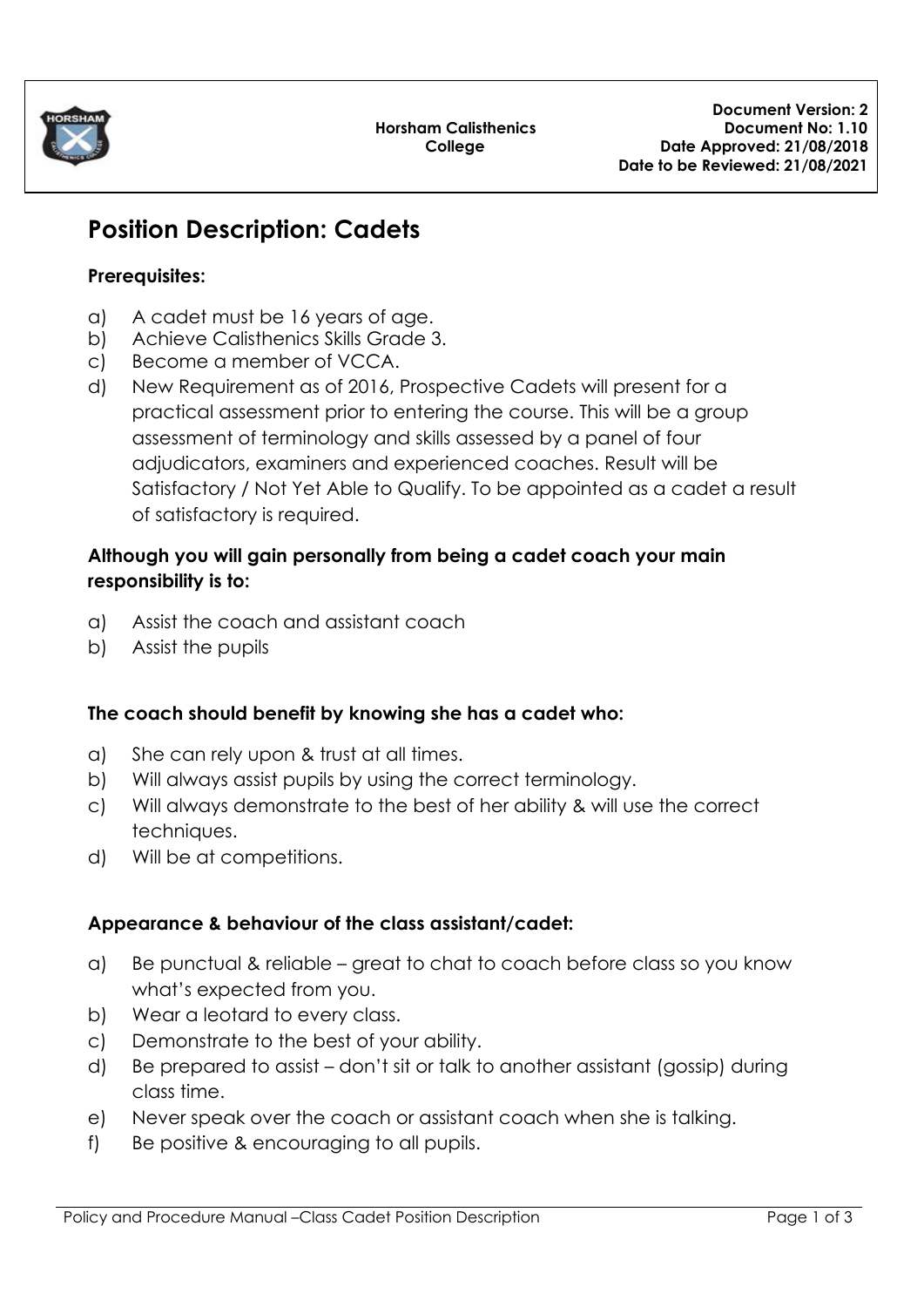

g) What happens in the class room stays in the class room, no speaking about another pupil to any other pupil or parents.

## **Different ways of learning:**

- a) Verbal communication
- b) Non-Verbal communication body language, posture, facial expressions, gestures, eye contact
- c) Touch
- d) Voice expression it's not what you say it's how you say it!

### **Communication in & out of class:**

- a) Positive suggestions
- b) Welcome all pupils using their names
- c) Talk generally when possible families, school, kinder etc.
- d) Use friendly gestures e.g. Smile, wink, thumbs up etc.
- e) Be free with praise
- f) Be careful not to step outside the role of an assistant

#### **General duties:**

- a) Direct any queries from parent to the supervising coach don't be drawn in!!
- b) Report to the supervising coach any information you may hear pertaining to the class where you assist.
- c) Warming up will be your job. Learn from coach & ask questions if need be. Never attempt advanced movements on your own.

#### **Competitions:**

- a) Be aware as cadets you are representing your college
- b) Arrive to competition on time
- c) Show respect to parents, coaches & competition officials
- d) Ask your coach what help is needed before you get to first competition, she may want you to:
- Sit with girls and entertain them
- Help dress them
- Headgears on